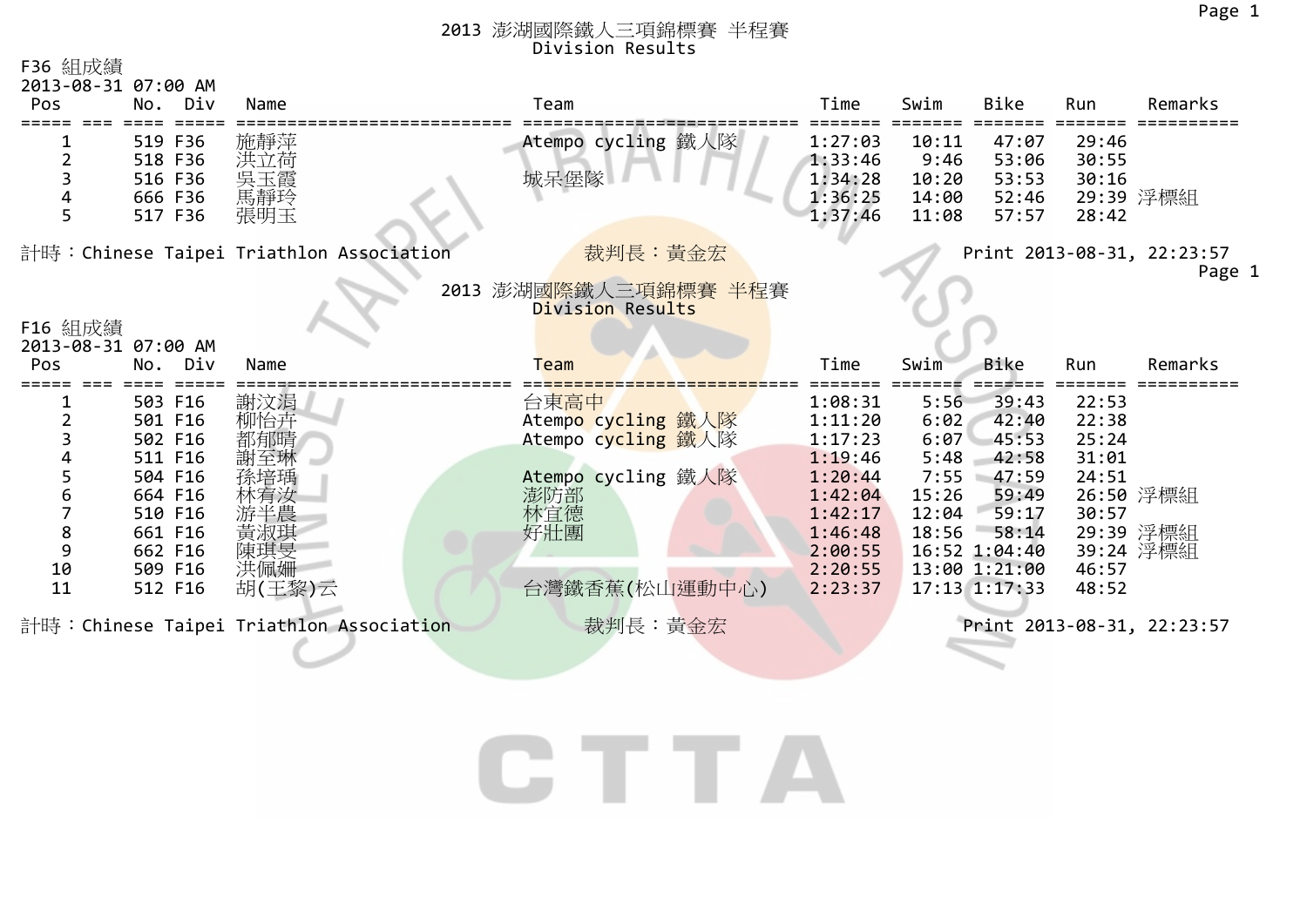| M46 組成績<br>2013-08-31 07:00 AM                                                                                                        |                                                                                                                                                        |                                                                                                                                                       |                                          |                                                                                                                                             |                                                                                                        |                                                                                                                   |                                                                                                                   |                            |
|---------------------------------------------------------------------------------------------------------------------------------------|--------------------------------------------------------------------------------------------------------------------------------------------------------|-------------------------------------------------------------------------------------------------------------------------------------------------------|------------------------------------------|---------------------------------------------------------------------------------------------------------------------------------------------|--------------------------------------------------------------------------------------------------------|-------------------------------------------------------------------------------------------------------------------|-------------------------------------------------------------------------------------------------------------------|----------------------------|
| Pos                                                                                                                                   | No. Div                                                                                                                                                | Name                                                                                                                                                  | Team                                     | Time                                                                                                                                        | Swim                                                                                                   | Bike                                                                                                              | Run                                                                                                               | Remarks                    |
| $\overline{2}$<br>3<br>4<br>5<br>6<br>$\overline{7}$<br>$\bf 8$<br>9<br>10<br>$\begin{array}{c} 11 \\ 12 \end{array}$<br>13<br>$\ast$ | 642 M46<br>650 M46<br>649 M46<br>654 M46<br>651 M46<br>645 M46<br>653 M46<br>641 M46<br>647 M46<br>652 M46<br>643 M46<br>646 M46<br>656 M46<br>655 M46 | 盧泰安<br>林建和<br>寯<br>張<br>辰誠<br>朱延明<br>・榮崇<br>致誠<br>「劉永明慶誠<br>官事<br>李<br>李<br>李<br><br><br><br><br><br><br><br><br><br><br><br><br><br><br><br><br><br> | 城呆堡隊<br>澎湖風島協會<br>尖山發電廠<br>台灣鐵香蕉(松山運動中心) | 1:11:28<br>1:14:14<br>1:17:20<br>1:21:42<br>1:23:51<br>1:23:51<br>1:29:31<br>1:30:18<br>1:33:27<br>1:34:56<br>1:36:55<br>1:48:31<br>1:49:12 | 7:44<br>9:38<br>9:02<br>9:36<br>8:28<br>9:13<br>9:00<br>8:57<br>9:37<br>7:17<br>8:54<br>13:38<br>11:03 | 39:30<br>41:22<br>44:45<br>47:54<br>47:18<br>48:39<br>52:33<br>52:26<br>58:15<br>57:58<br>57:53<br>59:25<br>59:04 | 24:15<br>23:15<br>23:34<br>24:13<br>28:06<br>26:00<br>27:59<br>28:55<br>25:37<br>29:42<br>30:10<br>35:28<br>39:06 | 異常                         |
|                                                                                                                                       |                                                                                                                                                        | 計時: Chinese Taipei Triathlon Association                                                                                                              | 裁判長:黃金宏                                  |                                                                                                                                             |                                                                                                        |                                                                                                                   |                                                                                                                   | Print 2013-08-31, 22:23:57 |
|                                                                                                                                       |                                                                                                                                                        |                                                                                                                                                       |                                          |                                                                                                                                             |                                                                                                        |                                                                                                                   |                                                                                                                   |                            |
|                                                                                                                                       |                                                                                                                                                        |                                                                                                                                                       |                                          |                                                                                                                                             |                                                                                                        |                                                                                                                   |                                                                                                                   |                            |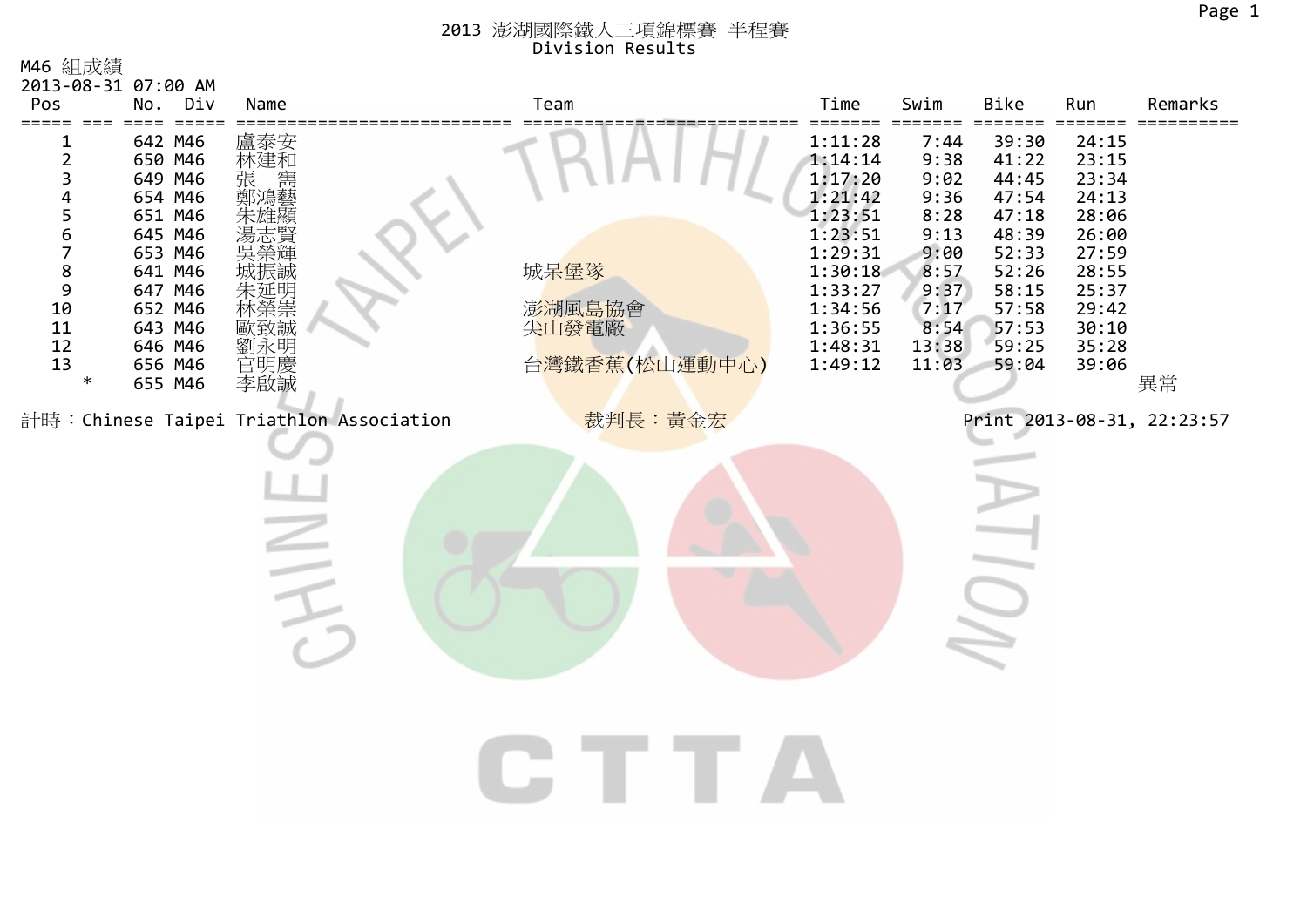M36 組成績

| 2013-08-31 07:00 AM |            |                                          |                    |         |       |                  |           |                            |
|---------------------|------------|------------------------------------------|--------------------|---------|-------|------------------|-----------|----------------------------|
| Pos                 | Div<br>No. | Name                                     | Team               | Time    | Swim  | Bike             | Run       | Remarks                    |
|                     | 618 M36    | 林文國                                      | 小紅隊                | 1:06:52 | 6:43  | 39:54            | 20:16     |                            |
|                     | 634 M36    | 林盟純                                      |                    | 1:07:26 | 8:55  | 37:48            | 20:44     |                            |
|                     | 624 M36    | 陳宗靖                                      | 高雄鐵                | 1:08:36 | 8:54  | 37:46            | 21:57     |                            |
|                     | 611 M36    | 季馬修                                      |                    | 1:09:24 | 7:21  | 39:53            | 22:10     |                            |
|                     | 613 M36    | 許文桐                                      | 新慶利鐵工所             | 1:12:57 | 8:01  | 41:37            | 23:20     |                            |
| 6                   | 615 M36    | 陳俊偉                                      |                    | 1:14:07 | 8:31  | 46:50            | 18:47     |                            |
|                     | 612 M36    | 顏郁山                                      | 高雄鐵人               | 1:20:07 | 9:33  | 43:43            | 26:52     |                            |
| 8                   | 633 M36    | 薛世杰<br>田偉璋                               |                    | 1:21:23 | 8:30  | 45:54            | 27:01     |                            |
| 9                   | 629 M36    |                                          | Atempo cycling 鐵人隊 | 1:25:59 | 7:34  | 41:31            | 36:55     |                            |
| 10                  | 619 M36    | 吳泓毅                                      | 復健者聯盟              | 1:27:34 | 10:31 | 51:57            | 25:07     |                            |
| 11                  | 614 M36    | 吳德輝                                      |                    | 1:30:40 | 11:12 | 51:37            | 27:52     |                            |
| 12                  | 635 M36    |                                          |                    | 1:31:20 | 8:51  | 55:34            | 26:55     |                            |
| 13                  | 617 M36    |                                          |                    | 1:33:06 | 9:03  | 55:30            | 28:34     |                            |
| 14                  | 621 M36    | 柯保光                                      | 《熱血玩咖》             | 1:33:31 | 10:19 | 49:43            | 33:29     |                            |
| 15                  | 628 M36    | 林澤鴻                                      |                    | 1:34:46 | 10:34 | 52:44            | 31:29     |                            |
| 16                  | 672 M36    | 張明雲                                      |                    | 1:39:34 | 9:53  | 55:58            |           | 33:45 浮標組                  |
| 17                  | 636 M36    | 吳志鴻                                      |                    | 1:40:04 | 11:38 | 56:13            | 32:14     |                            |
| 18                  | 620 M36    |                                          | 復健者聯盟              | 1:42:24 |       | 10:30 1:00:48    | 31:07     |                            |
| 19                  | 623 M36    |                                          |                    | 1:43:10 |       | 10:35 1:01:33    | 31:03     |                            |
| 20                  | 631 M36    |                                          | 地球防衛司令部            | 1:45:30 |       | 10:42 1:04:02    | 30:47     |                            |
| 21                  | 632 M36    | 杜長青                                      | 地球防衛司令部            | 1:45:30 |       | 12:02 1:02:42    | 30:47     |                            |
| 22                  | 673 M36    | 張成光                                      |                    | 1:49:44 |       | 15:02 53:46      | 40:58 浮標組 |                            |
| 23                  | 626 M36    | 陳柏諭                                      |                    | 1:50:47 |       | $9:02$ $1:01:20$ | 40:26     |                            |
| 24                  | 625 M36    | 盧駿義                                      |                    | 2:15:23 |       | 19:09 1:12:39    | 43:36     |                            |
|                     |            | 計時: Chinese Taipei Triathlon Association | 裁判長:黃金宏            |         |       |                  |           | Print 2013-08-31, 22:23:57 |
|                     |            |                                          |                    |         |       |                  |           |                            |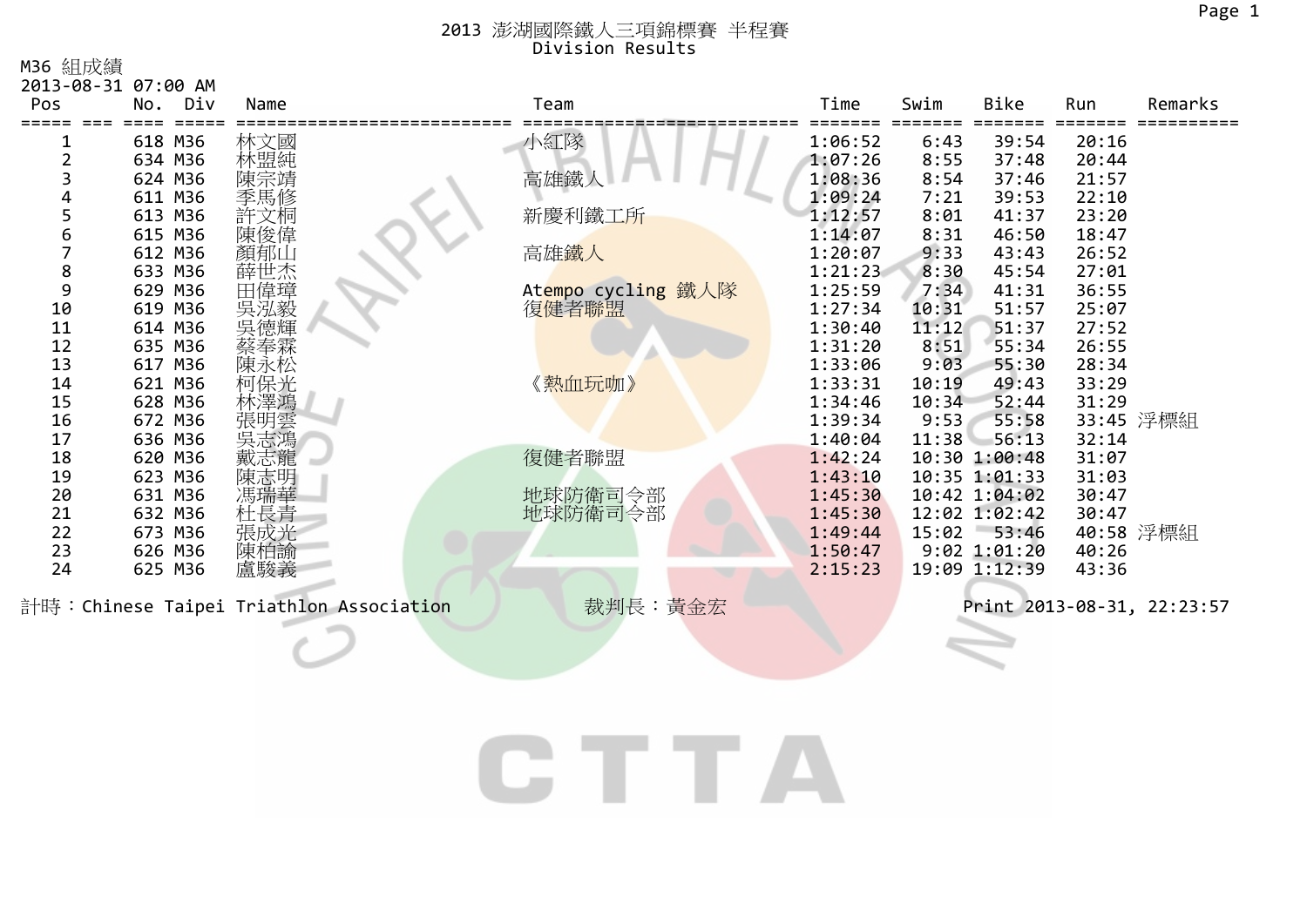M26 組成績

| Pos            | 2013-08-31 07:00 AM<br>Div<br>No. | Name       | Team             | Time               | Swim          | <b>Bike</b>    | Run            | Remarks     |
|----------------|-----------------------------------|------------|------------------|--------------------|---------------|----------------|----------------|-------------|
| =====<br>$===$ | $=$ $=$ $=$ $=$ $=$<br>$==$       |            |                  | $===$              | ===           |                |                |             |
| 1              | 596 M26                           | 魏振展        | FSA Featherlight | 58:04              | 5:45          | 34:11          | 18:10          |             |
| $\overline{2}$ | 567 M26                           | 孔沁安        | 浩捍鐵人隊            | 1:02:50            | 8:04          | 36:13          | 18:34          |             |
| 3              | 560 M26                           | 洪志文        |                  | 1:05:21            | 7:54          | 37:40          | 19:48          |             |
| 4              | 556 M26                           | 翁保倫        | 澎湖偷High郎         | 1:08:18            | 7:55          | 38:50          | 21:34          |             |
| 5              | 579 M26                           | 李梓瑋        | 《熱血玩咖》           | 1:10:25            | 8:10          | 40:01          | 22:15          |             |
| 6              | 674 M26                           | 「春誠        |                  | 1:16:29            | 7:57          | 45:01          |                | 23:32 浮標組   |
| 7              | 565 M26                           | 上榮<br>陳士   | 澎湖偷High郎         | 1:17:06            | 9:35          | 45:39          | 21:53          |             |
| 8              | 603 M26                           | 何華倫        |                  | 1:18:31            | 10:45         | 45:05          | 22:42          |             |
| 9              | 576 M26                           | 陳子挺<br>鄭閎原 | 悍將鐵人             | 1:19:51            | 8:14          | 44:39          | 26:59          |             |
| 10             | 581 M26                           |            | 《熱血玩咖》           | 1:22:15            | 10:41         | 45:50          | 25:45          |             |
| $11 *$         | 564 M26                           | 蔡君男        | 澎湖偷High郎         | 1:25:02            | 9:12          | 48:36          |                | 27:15 缺信物補跑 |
| 12             | 588 M26                           | 簡政信<br>鄭傑輿 | 台灣大腳丫長跑協會        | 1:25:33            | 10:02         | 47:58          | 27:34          |             |
| 13             | 670 M26                           |            |                  | 1:26:21            | 12:08         | 47:17          |                | 26:57 浮標組   |
| 14             | 569 M26                           | 藍群凱        |                  | 1:27:09            | 9:08          | 55:12          | 22:51          |             |
| 15             | 559 M26                           | 羅大為        |                  | 1:28:57            | 9:14          | 51:54          | 27:50          |             |
| 16             | 602 M26                           | 阮人哲        |                  | 1:29:44            | 10:26         | 55:56          | 23:23          |             |
| 17             | 597 M26                           | 簡逸陞        |                  | 1:30:22            | 10:53         | 51:56          | 27:34          |             |
| 18             | 600 M26                           | 林宜德        | 林宜德              | 1:30:50            | 10:20         | 56:30          | 24:01          |             |
| 19             | 586 M26<br>573 M26                | 涂力旋        |                  | 1:31:42<br>1:32:00 | 10:18<br>9:23 | 53:52<br>54:09 | 27:32<br>28:29 |             |
| 20<br>21       | 589 M26                           | 陳漢勤        |                  | 1:32:01            | 10:34         | 53:44          | 27:43          |             |
| 22             | 578 M26                           | 張銧智        |                  | 1:32:14            | 12:55         | 46:32          | 32:49          |             |
| 23             | 599 M26                           |            | Qisda Hsinchu    | 1:33:42            | 9:27          | 56:39          | 27:38          |             |
| 24             | 601 M26                           | ……<br>李·晏青 |                  | 1:34:15            | 10:44         | 56:06          | 27:26          |             |
| 25             | 580 M26                           | 吳政倫        | 林宜德<br>《熱血玩咖》    | 1:35:43            | 12:43         | 53:43          | 29:17          |             |
| 26             | 574 M26                           | 王誌男        | 全竑企業             | 1:36:48            | 11:12         | 55:21          | 30:16          |             |
| 27             | 671 M26                           | 張登舜        |                  | 1:37:19            | 10:44         | 57:07          |                | 29:30 浮標組   |
| 28             | 572 M26                           | 許燕順        |                  | 1:39:00            | 9:22          | 57:53          | 31:46          |             |
| 29             | 558 M26                           | 吳佳駿        |                  | 1:40:01            |               | 9:58 1:03:25   | 26:39          |             |
| 30             | 591 M26                           | 楊聰偉        | 澎防部              | 1:40:19            | 14:24         | 54:53          | 31:03          |             |
| 31             | 595 M26                           | 洪毓威        |                  | 1:40:56            |               | 11:40 1:01:31  | 27:46          |             |
| 32             | 583 M26                           | 劉彥宏        | 《熱血玩咖》           | 1:41:51            | 12:58         | 59:31          | 29:24          |             |
| 33             | 590 M26                           | 許家榮        | 澎防部              | 1:42:02            |               | 13:17 1:02:02  | 26:44          |             |
| 34             | 571 M26                           | 高振凱        | 尖山發電廠            | 1:43:07            | 10:16         | 54:58          | 37:53          |             |
| 35             | 592 M26                           | 蘇柏松        | 澎防部              | 1:43:13            |               | 11:24 1:00:06  | 31:44          |             |
| 36             | 570 M26                           | 歐奕廷        | 尖山發電廠            | 1:45:04            | 16:21         | 52:25          | 36:19          |             |
| 37             | 568 M26                           |            |                  | 1:45:15            | 8:52          | 52:44          | 43:41          |             |
| 38             | 668 M26                           |            |                  | 1:48:03            | 13:19         | 57:31          |                | 37:14 浮標組   |
| 39             | 577 M26                           | 何恭愷        |                  | 1:50:12            |               | 8:07 1:04:01   | 38:05          |             |
| 40             | 575 M26                           | 鄒揚威        | M.O.S.E energy   | 1:50:47            | 18:23         | 55:31          | 36:53          |             |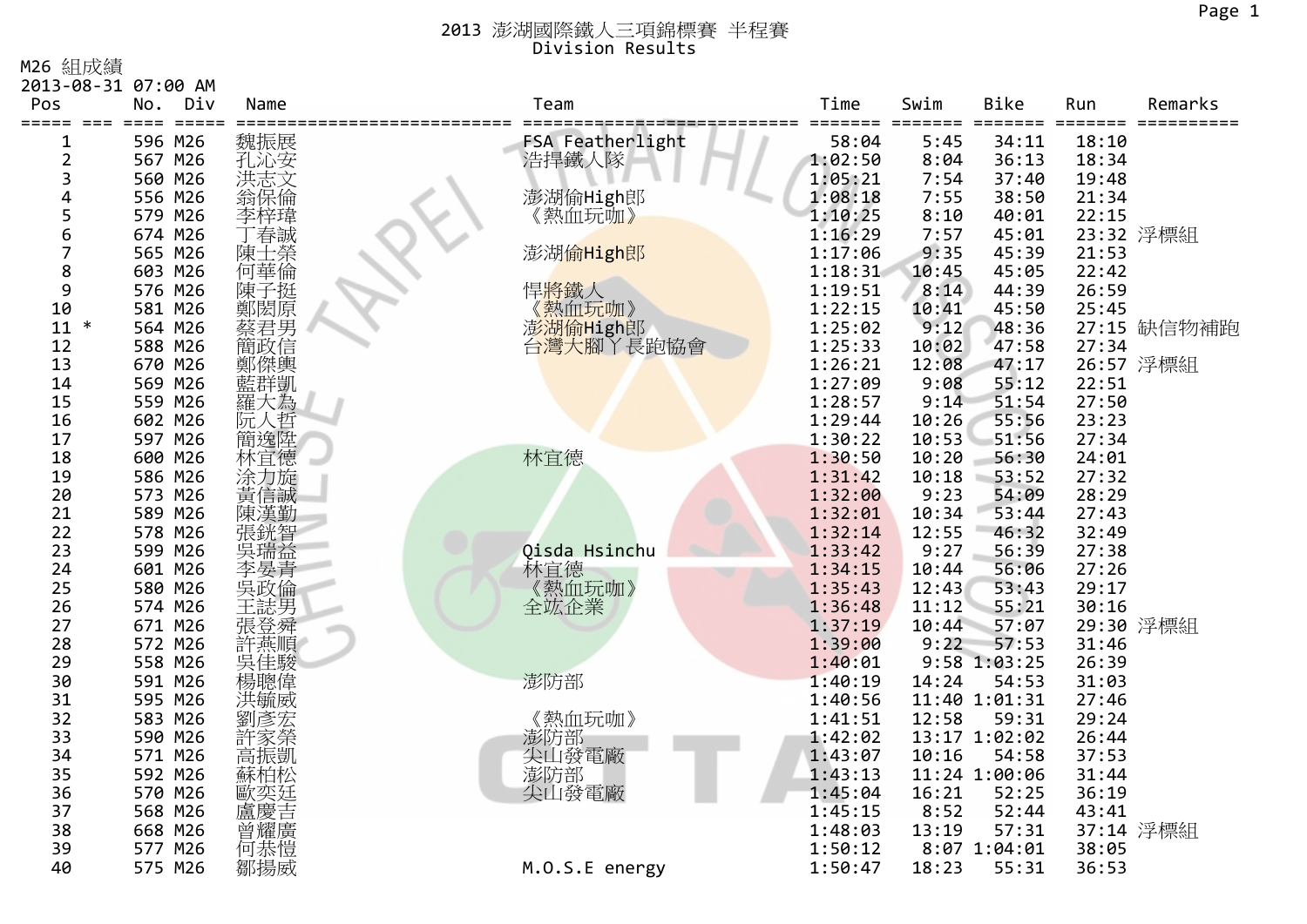| 41 * | 557 M26 | 陳重元 |
|------|---------|-----|
| 42   | 561 M26 | 洪瑞堂 |
| 43   | 566 M26 | 楊仁溢 |
| 44   | 582 M26 | 李天運 |



| $1$ *          | 557 M26 | 陳重元 | 〈熱血玩咖》 | 1:51:16 | 10:42 1:05:36  34:58 終點異常 |       |
|----------------|---------|-----|--------|---------|---------------------------|-------|
| $\overline{2}$ | 561 M26 | 洪瑞堂 | 好壯團    | 1:51:50 | 11:20 1:10:19             | 30:11 |
|                | 566 M26 | 楊仁溢 | 好壯團    | 1:57:42 | 14:27 1:14:37             | 28:39 |
|                | 582 M26 | 李天運 | "熱血玩咖》 | 1:58:47 | 14:20 1:01:46             | 42:41 |

計時:Chinese Taipei Triathlon Association 裁判長:黃金宏 Print <sup>2013</sup>‐08‐31, 22:23:57

### Page 1

2013 澎湖國際鐵人三項錦標賽 半程賽 Division Results

| M16 組成績             |            |      |                                          |                    |         |       |                  |               |                            |
|---------------------|------------|------|------------------------------------------|--------------------|---------|-------|------------------|---------------|----------------------------|
| 2013-08-31 07:00 AM |            |      |                                          |                    |         |       |                  |               |                            |
| Pos                 | Div<br>No. | Name |                                          | Team               | Time    | Swim  | Bike             | Run           | Remarks                    |
|                     |            |      |                                          |                    |         |       |                  |               |                            |
|                     | 525 M16    | 徐培嚴  |                                          | Atempo cycling 鐵人隊 | 57:36   | 5:39  | 34:09            | 17:49         |                            |
|                     | 526 M16    | 楊志祥  |                                          | FSA Featherlight   | 58:48   | 5:53  | 33:57            | 19:00         |                            |
| 3                   | 527 M16    | 謝漢霖  |                                          | 金門縣代表隊             | 58:49   | 5:46  | 34:17            | 18:47         |                            |
|                     | 524 M16    | 柳承宇  |                                          | Atempo cycling 鐵人隊 | 59:49   | 5:44  | 34:22            | 19:44         |                            |
|                     | 522 M16    | 駱政諺  |                                          | Atempo cycling 鐵人隊 | 1:00:30 | 5:46  | 34:16            | 20:29         |                            |
| 6                   | 521 M16    | 郭修森  |                                          | Atempo cycling 鐵人隊 | 1:01:37 | 5:39  | 34:19            | 21:40         |                            |
|                     | 523 M16    | 李汶陽  |                                          | Atempo cycling 鐵人隊 | 1:06:04 | 6:22  | 38:05            | 21:38         |                            |
| 8                   | 530 M16    | 王漢民  |                                          | 澎湖偷High郎           | 1:17:03 | 8:18  | 43:53            | 24:53         |                            |
| 9                   | 546 M16    | 劉昆彥  |                                          |                    | 1:23:43 | 12:15 | 47:57            | 23:31         |                            |
| 10                  | 541 M16    | 彭聖齊  |                                          | 澎防部                | 1:28:05 | 10:32 | 51:44            | 25:51         |                            |
| 11                  | 667 M16    | 奕呈   |                                          |                    | 1:28:50 | 10:48 | 52:22            |               | 25:40 浮標組                  |
| 12                  | 675 M16    | 劉律寬  |                                          | 澎防部                | 1:29:00 | 13:28 | 46:25            |               | 29:09 浮標組                  |
| 13                  | 535 M16    | 何宇恆  |                                          | 澎防部                | 1:29:09 | 10:52 | 53:16            | 25:02         |                            |
| 14                  | 544 M16    | 顏于淵  |                                          |                    | 1:32:43 | 13:59 | 52:31            | 26:14         |                            |
| 15                  | 531 M16    | 吳柏均  |                                          | 澎湖偷High郎           | 1:33:11 | 10:34 | 57:14            | 25:24         |                            |
| 16                  | 545 M16    | 王啟豪  |                                          |                    | 1:34:23 |       | $9:21$ $1:02:21$ | 22:42         |                            |
| 17                  | 534 M16    | 泰鴻恩  |                                          | 澎防部                | 1:34:50 | 10:48 | 52:51            | 31:13         |                            |
| 18 *                | 540 M16    | 高敬弦  |                                          | 澎防部                | 1:36:46 |       |                  |               | 遺失晶片                       |
| 19                  | 537 M16    | 謝亞倫  |                                          | 澎防部                | 1:44:47 |       | 10:56 1:03:58    | 29:53         |                            |
| 20                  | 547 M16    | 胡辰維  |                                          | 台灣鐵香蕉(松山運動中心)      | 2:23:36 | 17:52 |                  | 56:38 1:09:07 |                            |
|                     | 528 M16    | 謝漢瑋  |                                          | PLAY YOUR WAY      |         | 5:50  |                  |               |                            |
|                     |            |      | 計時: Chinese Taipei Triathlon Association | 裁判長:黃金宏            |         |       |                  |               | Print 2013-08-31, 22:23:57 |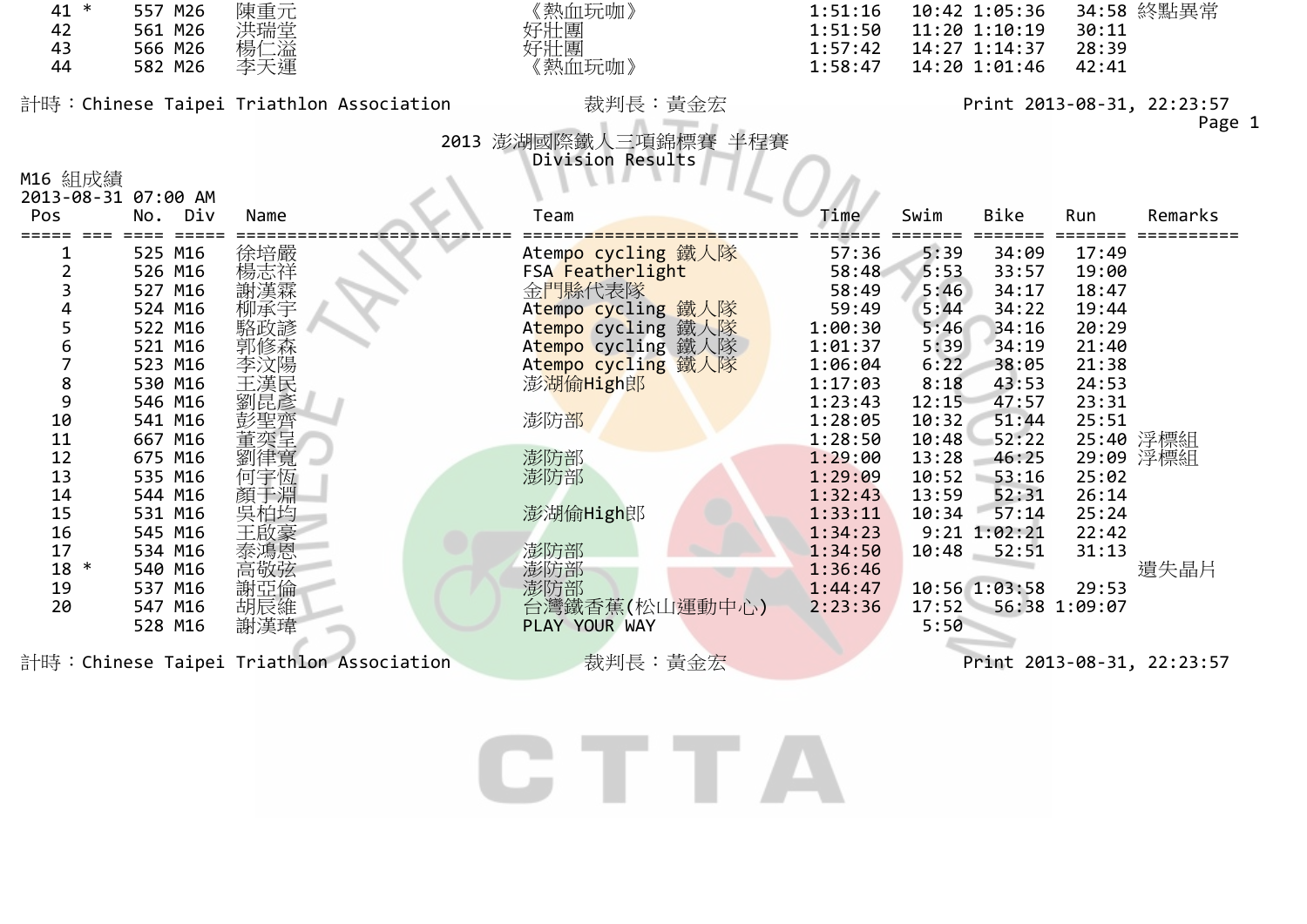WOMAN 組成績

| 2013-08-31 07:00 AM<br>Pos                                                         | No. | Div               | Name                                                                                                                                                                                                                            |     | Team                                                                                       | Time                                                                                                       | Swim                                                      | Bike                                                                                                           | Run                                                                  | Remarks                    |
|------------------------------------------------------------------------------------|-----|-------------------|---------------------------------------------------------------------------------------------------------------------------------------------------------------------------------------------------------------------------------|-----|--------------------------------------------------------------------------------------------|------------------------------------------------------------------------------------------------------------|-----------------------------------------------------------|----------------------------------------------------------------------------------------------------------------|----------------------------------------------------------------------|----------------------------|
| ===== === ====<br>$\overline{\mathbf{c}}$<br>3<br>4<br>5<br>6<br>7<br>8<br>9<br>10 |     | $==$<br>704 WOMAN | 702 WOMAN 翁秀蓮.翁秀琪.王燕儀<br>705 WOMAN 安大叡.許雯淳.張婷婷<br>786 WOMAN 陳姿伶.蔡佩紋.陳音如<br>707 WOMAN 楊聆鈺. 謝<br>701 WOMAN 吴美娟<br>楊雯茜 翁(石員)邗.<br>787 WOMAN 黃大容.王詩喬.林亦娉<br>708 WOMAN 陳蕙怡.顔君玹.陳家淇<br>706 WOMAN 饒慶鈺.饒慶鈺.王詩瑀<br>703 WOMAN 蔡思珊.翁秋月.蔡萱蓉 | 王零玲 | 澎湖偷High郎(坐)<br>鬣冲聰衝<br>士也瘋狂<br>!湖了~<br>黑企 <mark>鵝<br/>台灣</mark> 鐵香蕉JC TEAM2<br>澎湖偷High郎(一) | 1:29:51<br>1:33:26<br>1:36:44<br>1:38:16<br>1:38:31<br>1:39:39<br>1:40:31<br>1:42:18<br>1:42:20<br>1:51:28 | 9:28<br>7:38<br>10:50<br>15:00<br>14:01<br>11:33<br>13:52 | 51:07<br>55:35<br>51:11<br>55:42<br>52:09<br>10:10 1:00:34<br>59:03<br>11:12 1:01:05<br>56:51<br>14:06 1:06:15 | 29:17<br>30:15<br>27:35<br>32:22<br>28:56<br>30:03<br>31:38<br>31:08 | 34:44 浮標組<br>29:56 浮標組     |
|                                                                                    |     |                   | 計時: Chinese Taipei Triathlon Association                                                                                                                                                                                        |     | 裁判長:黃金宏                                                                                    |                                                                                                            |                                                           |                                                                                                                |                                                                      | Print 2013-08-31, 22:23:57 |
|                                                                                    |     |                   |                                                                                                                                                                                                                                 |     |                                                                                            |                                                                                                            |                                                           |                                                                                                                |                                                                      |                            |
|                                                                                    |     |                   |                                                                                                                                                                                                                                 |     |                                                                                            |                                                                                                            |                                                           |                                                                                                                |                                                                      |                            |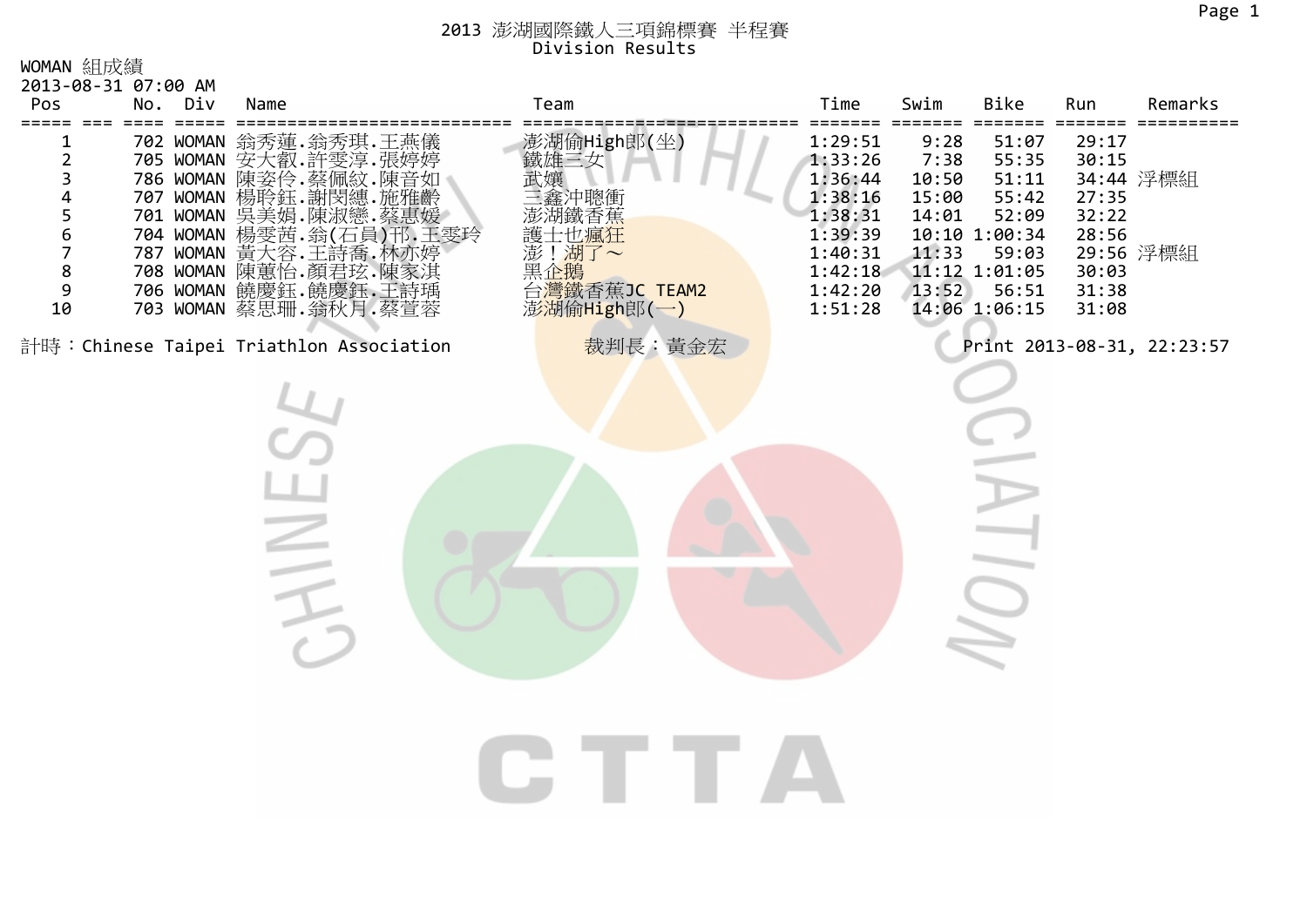MIX 組成績

| 2013-08-31 07:00 AM<br>Pos | No.                | Div             | Name                                                                                                                                                                                                                    | Team                                         | Time               | Swim         | Bike              | Run            | Remarks                    |
|----------------------------|--------------------|-----------------|-------------------------------------------------------------------------------------------------------------------------------------------------------------------------------------------------------------------------|----------------------------------------------|--------------------|--------------|-------------------|----------------|----------------------------|
|                            | 781 MIX            | $=$ $=$ $=$ $=$ |                                                                                                                                                                                                                         |                                              | 58:00              | 6:22         | ====<br>33:46     | 17:52          |                            |
| $\overline{2}$             | 767 MIX            |                 | 陳玟淳.陳永防.林秋銘                                                                                                                                                                                                             | ZIV優視設計<br>松山運動中心鐵人隊(SSSC)                   | 1:02:56            | 6:57         | 36:10             | 19:50          |                            |
| 3                          | 752 MIX            |                 |                                                                                                                                                                                                                         |                                              | 1:20:20            | 7:22         | 44:04             | 28:55          |                            |
| 4                          | 795 MIX            |                 |                                                                                                                                                                                                                         | 鐵人趴趴走                                        | 1:20:59            | 9:58         | 47:21             |                | 23:42 浮標組                  |
|                            |                    |                 |                                                                                                                                                                                                                         | 就是要健康                                        | 1:25:04            |              | 52:03             |                |                            |
| 5<br>$\boldsymbol{6}$      | 778 MIX            |                 |                                                                                                                                                                                                                         | 《超龍台》<br>《大海鐵發行士》<br>《大海灣 <u>後天文</u> 特練鐵發行士》 |                    | 10:16        |                   | 22:46          |                            |
| $\overline{7}$             | 753 MIX<br>765 MIX |                 |                                                                                                                                                                                                                         |                                              | 1:25:57<br>1:26:39 | 8:01<br>6:37 | 51:15<br>53:09    | 26:43          |                            |
|                            |                    |                 |                                                                                                                                                                                                                         |                                              |                    |              |                   | 26:54          |                            |
| 8<br>9                     | 793 MIX            |                 |                                                                                                                                                                                                                         |                                              | 1:28:07            | 11:48        | 50:18             |                | 26:02 浮標組                  |
|                            | 751 MIX            |                 |                                                                                                                                                                                                                         |                                              | 1:28:10            | 10:08        | 49:30             | 28:34<br>27:35 |                            |
| 10                         | 780 MIX            |                 |                                                                                                                                                                                                                         | 無敵大鳥蛋家族                                      | 1:28:19            | 12:54        | 47:51             |                |                            |
| 11                         | 768 MIX            |                 |                                                                                                                                                                                                                         | 路加于<br>只求完賽隊                                 | 1:29:58            | 6:25         | 57:21             | 26:12          |                            |
| 12                         | 757 MIX            |                 |                                                                                                                                                                                                                         |                                              | 1:31:10            | 9:22         | 56:20             | 25:28          |                            |
| 13                         | 760 MIX            |                 |                                                                                                                                                                                                                         | 追鐵團管部                                        | 1:31:21            | 14:09        | 47:27             | 29:46          |                            |
| 14                         | 777 MIX            |                 |                                                                                                                                                                                                                         | 阿凡D                                          | 1:32:53            | 10:05        | 57:36             | 25:13          |                            |
| 15                         | 758 MIX            |                 | KABI新編:「海遊院」、「海遊院」、「海遊院」、「海遊院」、「海遊院」、「海遊院」、「海遊院」、「海遊院」、「海遊院」、「海遊院」、「海遊院」、「海遊院」、「海遊院」、「海遊院」、「海遊院」、「海遊                                                                                                                    | 小紅隊                                          | 1:33:00            | 6:48         | 53:00             | 33:13          |                            |
| 16                         | 756 MIX            |                 |                                                                                                                                                                                                                         | 澎湖偷High郎(望)                                  | 1:33:02            | 10:27        | 57:23             | 25:12          |                            |
| 17                         | 792 MIX            |                 | 林恆瑋.陳容翠.房玉濬                                                                                                                                                                                                             | 老兵的衝樂                                        | 1:33:20            | 10:58        | 55:47             |                | 26:36 浮標組                  |
| 18                         | 754 MIX            |                 |                                                                                                                                                                                                                         | 捌參么湊一隊                                       | 1:35:17            | 12:38        | 57:18             | 25:23          |                            |
| 19                         | 796 MIX            |                 |                                                                                                                                                                                                                         | <b>KAT</b>                                   | 1:36:41            |              | 11:32 1:00:15     |                | 24:55 浮標組                  |
| 20                         | 755 MIX            |                 |                                                                                                                                                                                                                         | 嶼坪囝仔                                         | 1:38:00            | 8:54         | 51:28<br>52:09    | 37:39          |                            |
| 21                         | 773 MIX            |                 |                                                                                                                                                                                                                         | D.N.A                                        | 1:39:04            | 8:41         |                   | 38:15          |                            |
| 22                         | 761 MIX            |                 |                                                                                                                                                                                                                         | 《熱血玩咖之麥迪佳》                                   | 1:39:12            | 10:07        | $-55:17$<br>52:19 | 33:49          |                            |
| 23                         | 766 MIX<br>771 MIX |                 |                                                                                                                                                                                                                         | 台灣鐵香蕉LO FAMILY                               | 1:40:58<br>1:44:15 | 10:59        | $9:51$ $1:02:59$  | 37:42          |                            |
| 24                         |                    |                 |                                                                                                                                                                                                                         | Do Re Mi隊                                    |                    |              |                   | 31:26          |                            |
| 25                         | 772 MIX            |                 |                                                                                                                                                                                                                         | 智在参加隊                                        | 1:49:34            |              | 10:17 1:06:56     | 32:22          |                            |
| 26                         | 794 MIX            |                 | 林洪古陳陳慧,陳陳范游,張光之主,在《五次五十五年,我的天主要的天主要的天主要的天主要的,我在我生,我的生活,我的生活,我们的生活,我们的生活,我们的生活,就会有着,我们的生活,就会有着,我们的生活, 医心理学 化高速度 化高温度谱 电电流 医中毒芳香 化三甲苯基甲基甲基甲基甲基苯基 医心理节炎 医中毒芽芽瘤 人名德里奇 人名德里奇 人名德里奇 人名德里奇 人名德里奇 人名德里克 人名德里克 人名德里克 人名德里克 人名德里克 | 彭大奶菁                                         | 1:51:05            |              | 12:14 1:02:25     |                | 36:27 浮標組                  |
| 27                         | 762 MIX            |                 |                                                                                                                                                                                                                         | 《熱血玩咖之南霞夢》                                   | 1:51:32            |              | 7:32 1:10:20      | 33:41<br>29:53 |                            |
| 28                         | 775 MIX            |                 |                                                                                                                                                                                                                         | KCE<br>文雅芳                                   | 1:52:00            |              | 16:07 1:06:01     |                |                            |
| 29<br>30                   | 776 MIX            |                 |                                                                                                                                                                                                                         |                                              | 2:02:25            |              | 15:02 1:06:08     | 41:16          |                            |
| 31                         | 764 MIX            |                 | 洪大為.邱柏文.野崎奈緒子 Na                                                                                                                                                                                                        | 台灣鐵香蕉JC TEAM                                 | 2:05:15            |              | 9:39 1:21:19      | 34:18          |                            |
| $\ast$                     | 774 MIX            |                 | 柯怡賢.林芳宇.林孟璇                                                                                                                                                                                                             | 蛙宇璇                                          | 2:49:08            |              | 11:33 2:02:53     | 34:43          |                            |
|                            | 770 MIX            |                 | 張景怡.蕭美玲.陳勇智                                                                                                                                                                                                             | 鬥棗                                           |                    | 11:58        |                   |                | 異常                         |
|                            | 790 MIX            |                 | 曹傑漢.徐晏文.黃燕融                                                                                                                                                                                                             | 惠民醫院                                         |                    | 15:25        |                   |                | 浮標組                        |
|                            |                    |                 | 計時:Chinese Taipei Triathlon Association                                                                                                                                                                                 | 裁判長:黃金宏                                      |                    |              |                   |                | Print 2013-08-31, 22:23:57 |